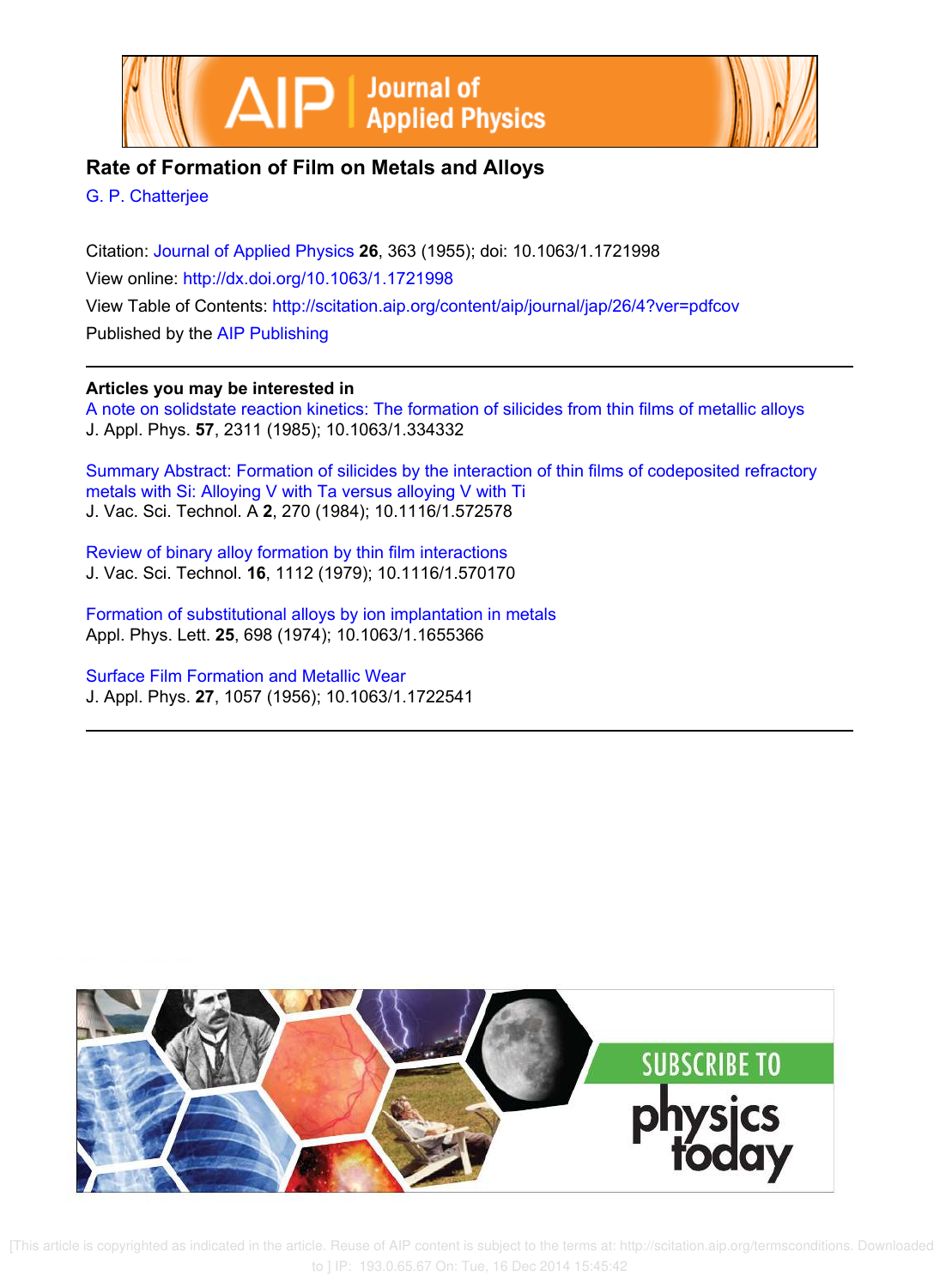# **Rate of Formation of Film on Metals and Alloys**

G. P. CHATTERJEE

*Bengal Engineering College, University of Calcutta, India*  (Received December 9, 1953)

The rate of atmospheric corrosion of  $Cu-Zn$  and  $Cu-Mg$  alloys are retarded by Al or Mn, and the law of the growth of film in the case of Cu-Zn alloys changes over from the parabolic to the logarithmic law on the addition of Al or Mn. For Cu-Mg alloys under a given set of conditions the law of the growth of film is governed by

 $x^{\dagger} = k_1 \log t + k_2$ 

where  $x$  is the film thickness,  $t$  is time, and  $k_1$  and  $k_2$  are constants. It has been indicated that some experimental data on the corrosion of metals and alloys may be quantitatively represented if two or more functions, representing different mechanisms of the growth of film, are taken into consideration simultaneously.

## INTRODUCTION

A N attempt has been made in this paper to study the laws of the growth of films on some copper-zinc N attempt has been made in this paper to study the and copper-magnesium alloys with or without the addition of aluminum or manganese under different humidity conditions at atmospheric temperature and to show that the experimental data may not only be qualitatively explained but represented quantitatively, if two or more functions, representing different mechanisms of the growth of the film, are taken into consideration simultaneously.

#### EXPERIMENTAL PROCEDURE

The alloys were carefully prepared in an electrical resistance furnace and cast into small ingots. Test pieces in the form of cylinders (2S to 30 mm long and 5 to 10 mm in diameter) were annealed under vacuum at 200°C for 8 hours. The samples were exposed to air in a vessel for different periods of time at known temperature, pressure, and humidity conditions. The film thickness was measured accurately before and after atmospheric corrosion at known magnifications  $(100\times$ to 4S0X).

#### EXPERIMENTAL RESULTS AND DISCUSSIONS

The experimental results are given in Tables I, II, and III and plotted in Figs. 1, 2, and 3. It may be noted from Fig. 1 that with 6S percent humidity at 22°C and 755 mm Hg pressure:

- A. (a) for the Cu-Zn alloy, the film thickness *x* as function of  $t^{\frac{1}{2}}$  is linear, and hence it obeys the parabolic law of growth of film;
	- (b) for the  $Cu-Zn-Mn$  alloy, however, x as function of  $t^{\frac{1}{2}}$  is not linear, but *x* as function of logt is linear (curve *I,* Fig. 1). Thus the growth of the film obeys the logarithmic law;
	- (c) the film on the  $Cu-Zn-A1$  alloy also obeys the logarithmic law (curve II, Fig. 1);
- B. (a) for the Cu $-Mg$  alloy, *x* is neither a parabolic nor a logarithmic function of *t* (it will be explained later that  $\sqrt{x}$  is a linear function of *logt* for this alloy);
- (b) for the  $Cu-Mg-Mn$  alloy, *x* is a logarithmic function of *t;*
- (c) for the  $Cu-Mg-Al$  alloy also x is a logarithmic function of *t.*

Thus the effects of Mn and Al tend to change the rate of growth of films on  $Cu - Zn$  alloys from the parabolic to the logarithmic law. It is not unlikely that the lower conductivities of oxides of manganese and the comparatively higher strength of  $Al_2O_3$  are primarily responsible for such changes.

TABLE I. The composition of the alloys.

| Alloys         | Сu    | Zn       | Μg       | Мn       | Al        |
|----------------|-------|----------|----------|----------|-----------|
| $Cu - Zn$      | 60.28 | 39.70    | $\cdots$ | .        | $\cdots$  |
| $Cu - Zn - Mn$ | 58.70 | 39.12    | $\cdots$ | 2.10     | $\cdots$  |
| $Cu - Zn - Al$ | 59.10 | 39.83    | .        | $\cdots$ | 1.00      |
| $Cu-Mg$        | 77.0  | $\cdots$ | 23.0     | $\cdots$ | $\cdots$  |
| $Cu-Mg-Mn$     | 70.0  | $\cdots$ | 28.0     | 1.96     | $\ddotsc$ |
| $Cu-Mg-Al$     | 73.0  | $\cdots$ | 25.3     | $\cdots$ | 1.78      |

TABLE II. The film thicknesses as function of time *t,* for the different alloys at 220°C, 755 mm Hg pressure of air with 65 percent average humidity. Data plotted in Fig. 1.

|                    | Film thickness ×104 mm |       |                              | Film thickness X10 <sup>s</sup> mm |                              |      |
|--------------------|------------------------|-------|------------------------------|------------------------------------|------------------------------|------|
| Time t<br>in hours | $Cu - Zn$              | $-Mn$ | $Cu - Zn$ $Cu - Zn$<br>$-A1$ | $Cu - Mg$                          | $Cu - Mg$ $Cu - Mg$<br>$-Mg$ | — A1 |
| 25 hours           | 84                     | 52    | 60                           | 391                                | 191                          | 176  |
| 50 hours           | 91                     | 71    | 66                           | 404                                | 208                          | 192  |
| 110 hours          | 113                    | 90    | 76                           | 428                                | 229                          | 206  |
| 206 hours          | 132                    | 100   | 83                           | 445                                | 242                          | 218  |
| 350 hours          | 156                    | 112   | 88                           | 464                                | 253                          | 226  |

TABLE III. The film thickness *x* as function of time *t* for the different alloys at 34°C, 752 mm of air saturated with moisture. Data plotted in Figs. 2 and 3.

| Time t    | Film thickness $\times$ 10 <sup>3</sup> mm |                |  |  |
|-----------|--------------------------------------------|----------------|--|--|
| in hours  | $Cu - Mg$                                  | $Cu - Mg - Mn$ |  |  |
| 25 hours  | 400                                        | 120            |  |  |
| 50 hours  | 412                                        | 140            |  |  |
| 110 hours | 452                                        | 182            |  |  |
| 206 hours | 580                                        | 280            |  |  |
| 350 hours | 960                                        | 462            |  |  |

 [This article is copyrighted as indicated in the article. Reuse of AIP content is subject to the terms at: http://scitation.aip.org/termsconditions. Downloaded to ] IP: 193.0.65.67 On: Tue, 16 Dec 2014 15:45:42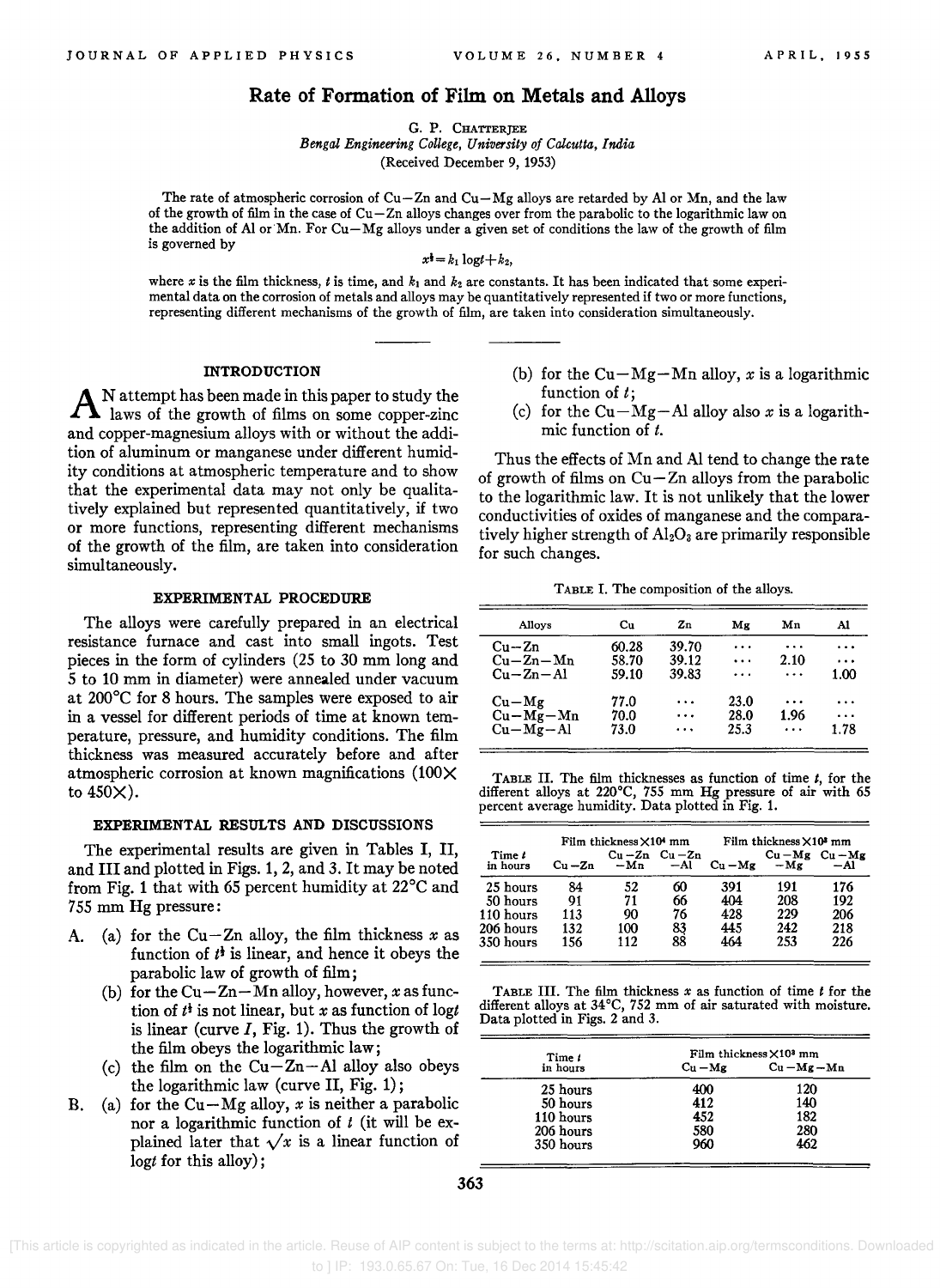

FIG. 1. Film thickness *x* as function of  $t^{\frac{1}{2}}$  ( $\bullet$   $\bullet$   $\bullet$ ) and as function of logt  $(X-X-X)$  for different alloys at 22°C, 755 mm Hg pressure and 65 percent humidity.

The data in Table III plotted in Fig. 2 show that the film thickness  $x$  on  $Cu-Mg$  alloys tends to increase progressively with time when the atmosphere is saturated with moisture. It is not unlikely that in the case of  $Cu - Mg$  alloys with 100 percent humidity the growth of film tends to follow an exponential law. In connection with the atmospheric corrosion of iron, Evans<sup>1</sup> has pointed out that Vernon obtained similar results in an



FIG. 2. Film thickness  $x$  as function of time  $t$  for  $Cu - Mg$  and Cu $-Mg-Mn$  alloys for air saturated with moisture at  $34^{\circ}$ C, 752 mm Hg pressure.

1 U. R. Evans, *Corrosion of Metals* (Edward Arnold and Company, London, 1926), p. 164.

atmosphere of fairly high humidity intermittently reaching the saturation value.

In another paper<sup>2</sup> an equation has been derived by a combination of the parabolic and logarithmic law and the rates of formation of films on some metals and alloys have been explained on the basis of simultaneous actions of different factors. In connection with iodide films on silver, Evans and Bannister<sup>3</sup> have shown that  $x$ is first a linear and then a parabolic function of *t.*  Bircumshaw and Everdell4 obtained similar results with iodide films on copper. It is not unlikely that in one case a factor which tends to produce a linear function and another which tends to produce a parabolic function may be operative simultaneously. For example, it may be easily shown that if  $dx/dt$  be proportional to x and also proportional to  $e^{-cx}$  one gets on integration

$$
x^{\frac{1}{2}}=k_1\log t+k_2.
$$

In other words,  $x^{\dagger}$  is a linear function of logt. How far this is true may be seen from Fig. 3 where the value of



FIG. 3.  $\sqrt{x}$  as function of logt for Cu-Mg alloys at 22°C, 755 mm Hg pressure and 65 percent humidity.

 $x<sup>1</sup>$  for Cu-Mg alloys has been plotted as function of logt. It is evident, therefore, that many experimental data on the rate of formation of films on metals and alloys may be quantitatively explained when different factors and equations are taken into consideration simultaneously.

#### **CONCLUSIONS**

1. The rate of atmospheric corrosion of  $Cu-Zn$  and  $Cu-Mg$  alloys is retarded by the addition of Al and Mn.

2. The law of growth of film in the case of  $Cu-Zn$ alloys changes over from the parabolic to the logarithmic law on the addition of Mn or AI.

3. The rate of growth of films on  $Cu-Mg-Mn$  or  $Cu-Mg-Al$  obeys the logarithmic law of the growth of film.

<sup>2</sup> G. P. Chatterjee, Proc. Indian Sci. Congr. III, 247 (1952).

<sup>3</sup>U. R. Evans and L. C. Bannister, Proc. Roy. Soc. (London) Al25, 125,375 (1929).

<sup>4</sup> L. L. Bircumshaw and M. H. Everdell, Proc. Roy. Soc. (London) Al83, 598 (1942).